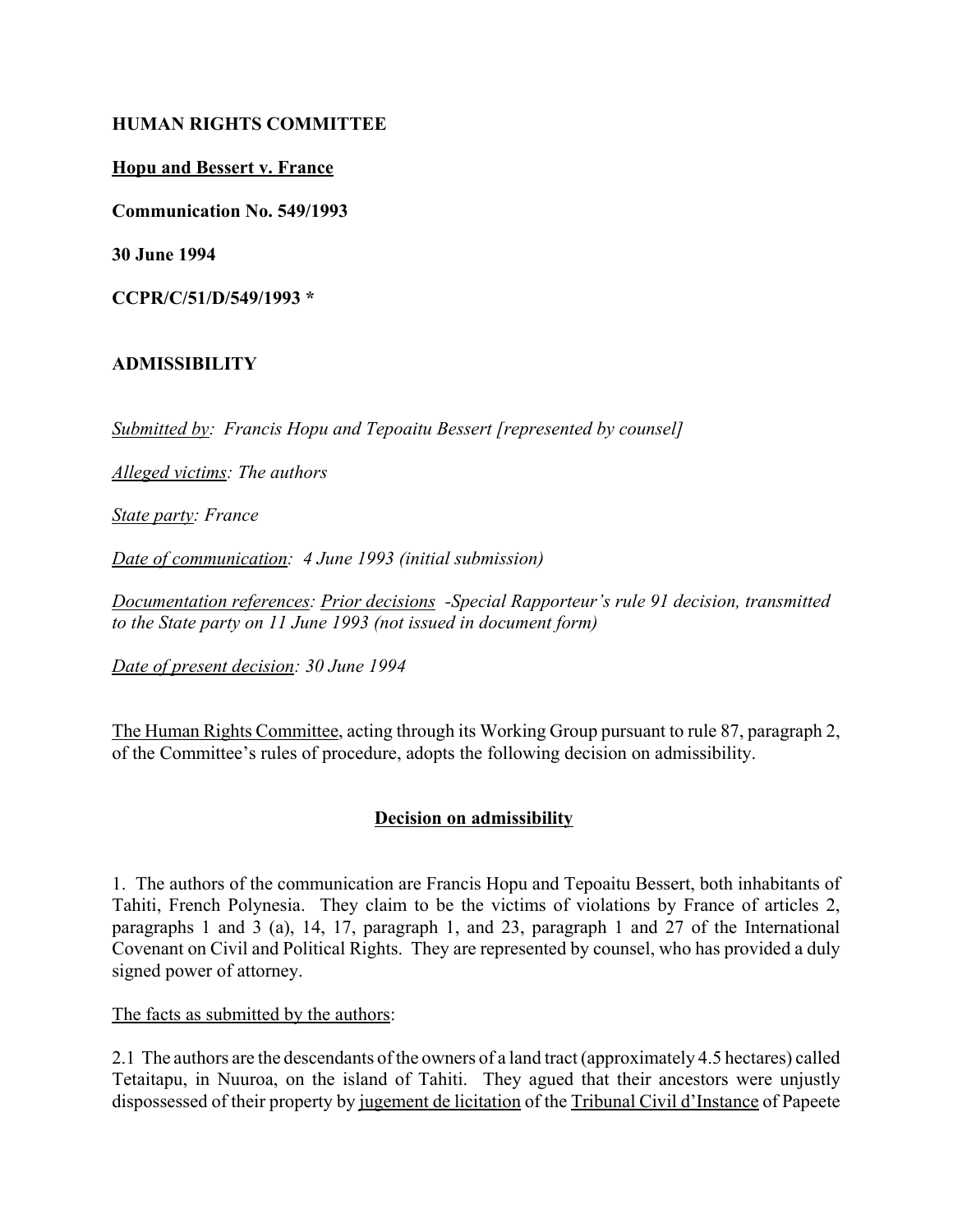on 6 October 1961. Under the terms of the judgment, ownership of the land was awarded to the Société Hôtelière du Pacifique Sud (SHPS). Since the year 1988, the Territory of Polynesia is the sole shareholder of this company.

2.2 In 1990, the SHPS leased the land to the Societe d'Etude et de Promotion Hôtelière, which in turn subleased it to the Société Hôtelière RIVNAC. RIVNAC seeks to begin construction work on a luxury hotel complex on the site, which borders a lagoon, as soon as possible. Some preliminary work - such as the felling of some trees, cleaning the site of shrubs, fencing off the ground - has been carried out.

2.3 The authors and other descendants of the owners of the land peacefully occupied the site in July 1992, in protest against the planned construction of the hotel complex. They contend that the land and the lagoon bordering it represent an important place in the history, the culture and the life of Polynesians. They add that the land encompasses the site of a pre-European burial ground and that the lagoon remains a traditional fishing ground for Polynesians and provides the means of subsistence for some thirty families living next to the lagoon.

2.4 On 30 July 1992, RIVNAC seized the Tribunal de Première Instance of Papeete with a request for an interim injunction; this request was granted on the same day, when the authors and occupants of the site were ordered to leave the ground immediately and to pay 30, 000 FPC (Francs Pacifique) to RIVNAC. On 29 April 1993, the Court of Appeal of Papeete confirmed the injunction and reiterated that the occupants had to leave the site immediately. The authors were notified of the possibility to appeal to the Court of Cassation within one month of the notification of the order. Apparently, they have not done so.

2.5 The authors contend that the pursuit of the construction work would destroy their traditional burial grounds and ruinously affect their fishing activities. They add that their expulsion from the land is now imminent, and that the High Commissioner of the Republic, who represents France in Polynesia, will soon resort to police force to evacuate the land and to make the start of the construction work possible. In this context, the authors note that the local press reported that up to 350 police officers (including CRS - Corps Républicain de Sécurité) have been flown into Tahiti for that purpose. The authors therefore ask the Committee to request interim measures of protection, pursuant to rule 86 of the Committee's rules of procedure.

# The complaint:

3.1 The authors allege a violation of article 2, paragraph 3(a), juncto 14, paragraph 1, on the ground that they have not been able to petition lawfully established courts for an effective remedy. In this connection, they note that land claims and disputes in Tahiti were traditionally settled by indigenous tribunals ("tribunaux indigènes"), and that the jurisdiction of these tribunals were recognized by France when Tahiti came under French sovereignty in 1880. However, it is submitted that since 1936, when the so-called High Court of Tahiti ceased to function, the State party has failed to take appropriate measures to keep these indigenous tribunals in operation; as a result, the authors submit, land claims have been haphazardly and unlawfully adjudicated by civil and administrative tribunals.

3.2 The authors further claim a violation of articles 17, paragraph 1, and 23, paragraph 1, on the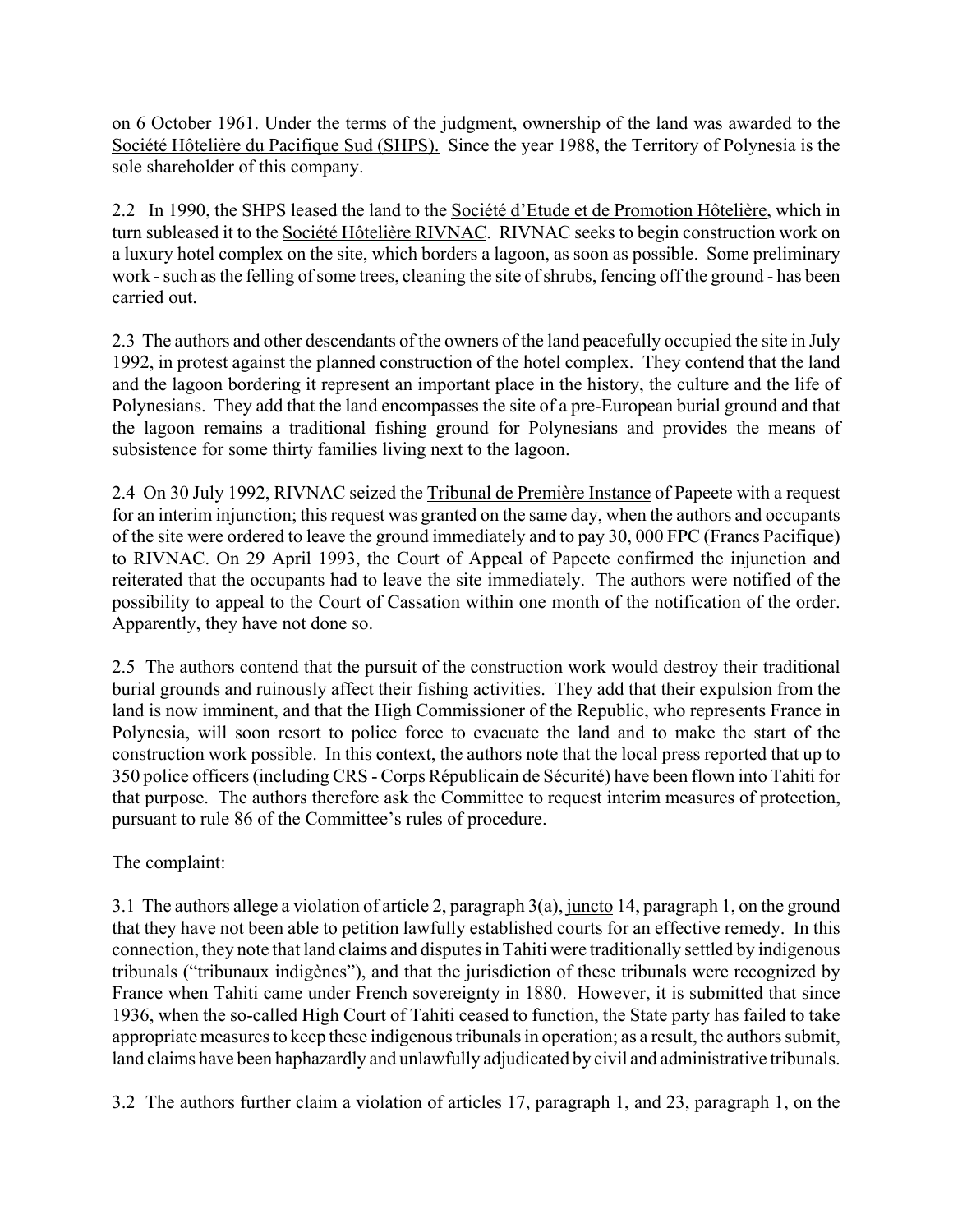ground that their forceful removal from the disputed site and the realization of the hotel complex would entail the destruction of the burial ground, where members of their family are said to be buried, and because such removal would interfere with their private and family life.

3.3 The authors claim to be victims of a violation of article 2, paragraph 1. They contend that Polynesians are not protected by laws and regulations (such as articles R 361 (1) and 361 (2) of the Cemetery Act, as well as legislation concerning natural sites and archaeological excavations) which have been issued for the territoire métropolitain and which are said to govern the protection of burial grounds. They thus claim to be victims of discrimination.

3.4 Finally, the authors claim a violation of article 27 of the Covenant, since they are defined the right to enjoy their own culture.

Issues and proceedings before the Committee:

4.1 Before considering any claims contained in a communication, the Human Rights Committee must, in accordance with rule 87 of its rules of procedure, decide whether or not it is admissible under the Optional Protocol to the Covenant.

4.2 The deadline for the State party's submission under rule 91 of the rules of procedure expired on 11 August 1993. No submission has been received from the State party, in spite of three reminders addressed to it between October 1993 and May 1994.

4.3 The Committee notes with concern the absence of cooperation from the State party and recalls that it is implicit in rule 91 of the Committee's rules of procedure that a State party must furnish the Committee, in good faith and within the imparted deadlines, with all the information at its disposal. The above notwithstanding, it is the Committee's duty to ascertain whether all the conditions declaring a communication admissible under the Optional Protocol have been met.

4.4 The Committee has noted that the authors could have appealed the injunction of the Court of Appeal of 29 April 1993 to the Court of Cassation. This appeal, had it been lodged, would however have related to the obligation to vacate the land the authors held occupied, and the possibility to oppose construction of the planned hotel complex; it would not have related to the issue of ownership of the land. In the latter context, the Committee notes that so-called "indigenous" tribunalsî would be competent to adjudicate land disputes in Tahiti, pursuant to the decrees of 29 June 1880 ratified by the French Parliament on 30 December 1880. There is no indication that the jurisdiction of these courts was ever formally repudiated by the State party; rather, their operation appears to have fallen into disuse, and the authors' claim to this effect has not been contradicted by the State party. Nor has the authors' contention that land claims in Tahiti are adjudicated "haphazardly" by civil or administrative tribunals been contradicted. In the circumstances and in the absence of State party information on this issue, the Committee finds that there are no effective domestic remedies which the authors would be required to exhaust under the terms of the Optional Protocol.

4.5 In respect of the authors' claim under article 27 of the Covenant, the Committee notes that France, upon acceding to the Covenant, declared that "in the light of article 2 of the Constitution of